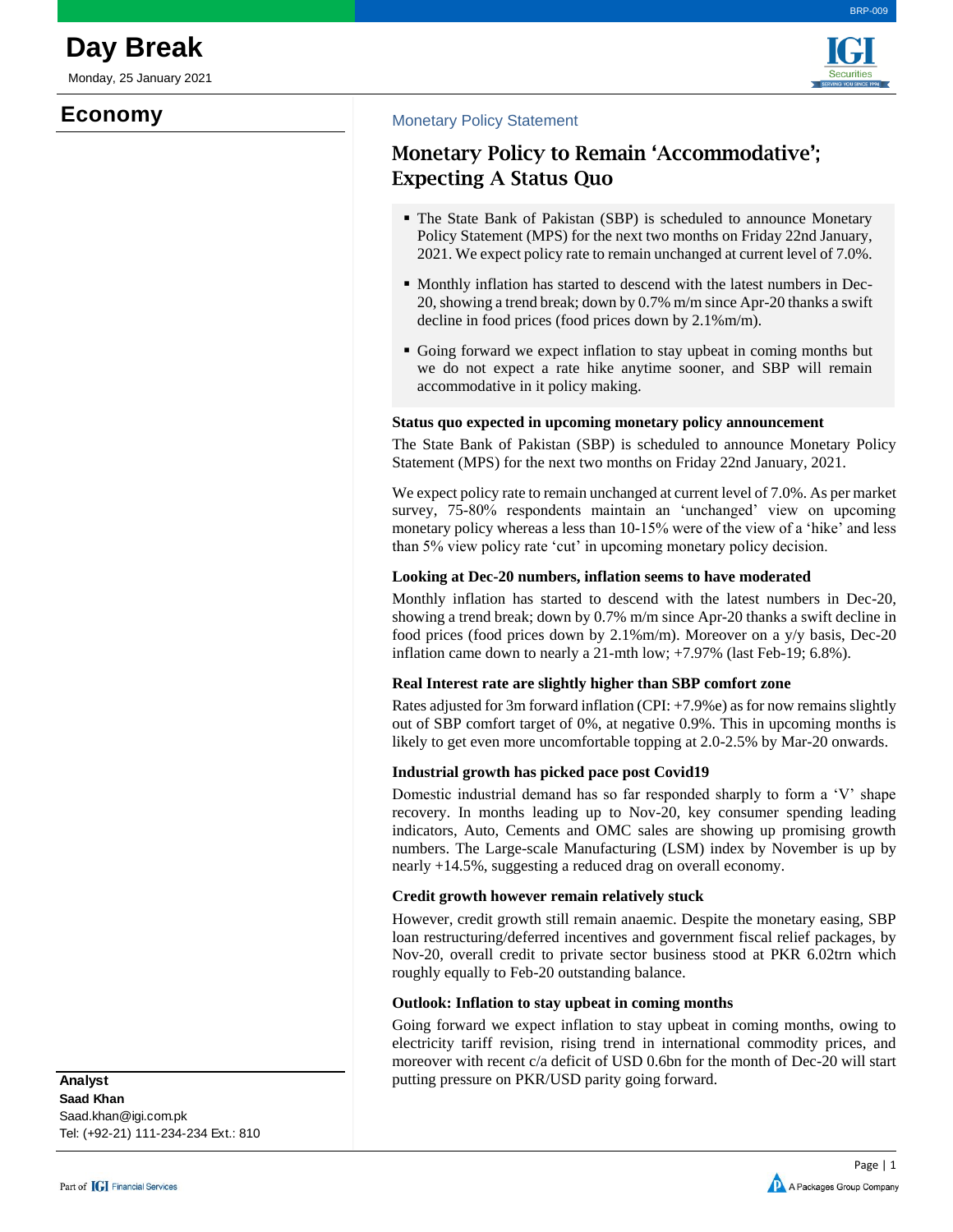

#### **But poses less chances of rate hike anytime sooner**

In Fy21 SBP has set an inflation target of 7-9%, with lower bound range based on 'absence of demand pressure', and our assumption is close to SBP range at 8.8%. While admittedly inflation is likely to settle in the said range of SBP, but given the recent demand come back and along with it non-food inflation the possibility of further rate cut seems far-fetched idea as of now. Having said that we also do not expect a rate hike anytime sooner, and SBP will remain accommodative in it policy making.

#### **Exhibit: Policy Rate Exhibit: Monthly inflation and Real rate**

Policy rate slashed by 625bps in 2020 monthly Inflation (national) depicted an 8% y/y growth in Dec-20 down from a high of 146% in Jan-20



433.31 21 Jan 2021

2020

431.45

2021

S&P GSCI **INDEXSP: SPGSCI** 433.27 +0.94 (0.22%) + 21 Jan, 2:33 am GMT-5 · Discla

500

 $\Delta$ 00 300 200

> Oper High

Global Commodity prices in up-cycle **From a yield curve inversion in Jan-20**, to yield curve have started to incorporate rate hike, with LT 10yr bond now at 10%



#### **Exhibit: Credit to Private Sector Exhibit: Large-Scale Manufacturing**

432.33

434.83

2017

Private sector credit on 3m trailing basis have shown little or no movement, with Nov-20 outstanding credit up by +2% y/y to PKR 6.0trn (~13% of the GDP)

2019

2018



Promising start of Covid19 recovery, Nov-20 LSM index up by 14%





Source: SBP, PBS, IGI Research